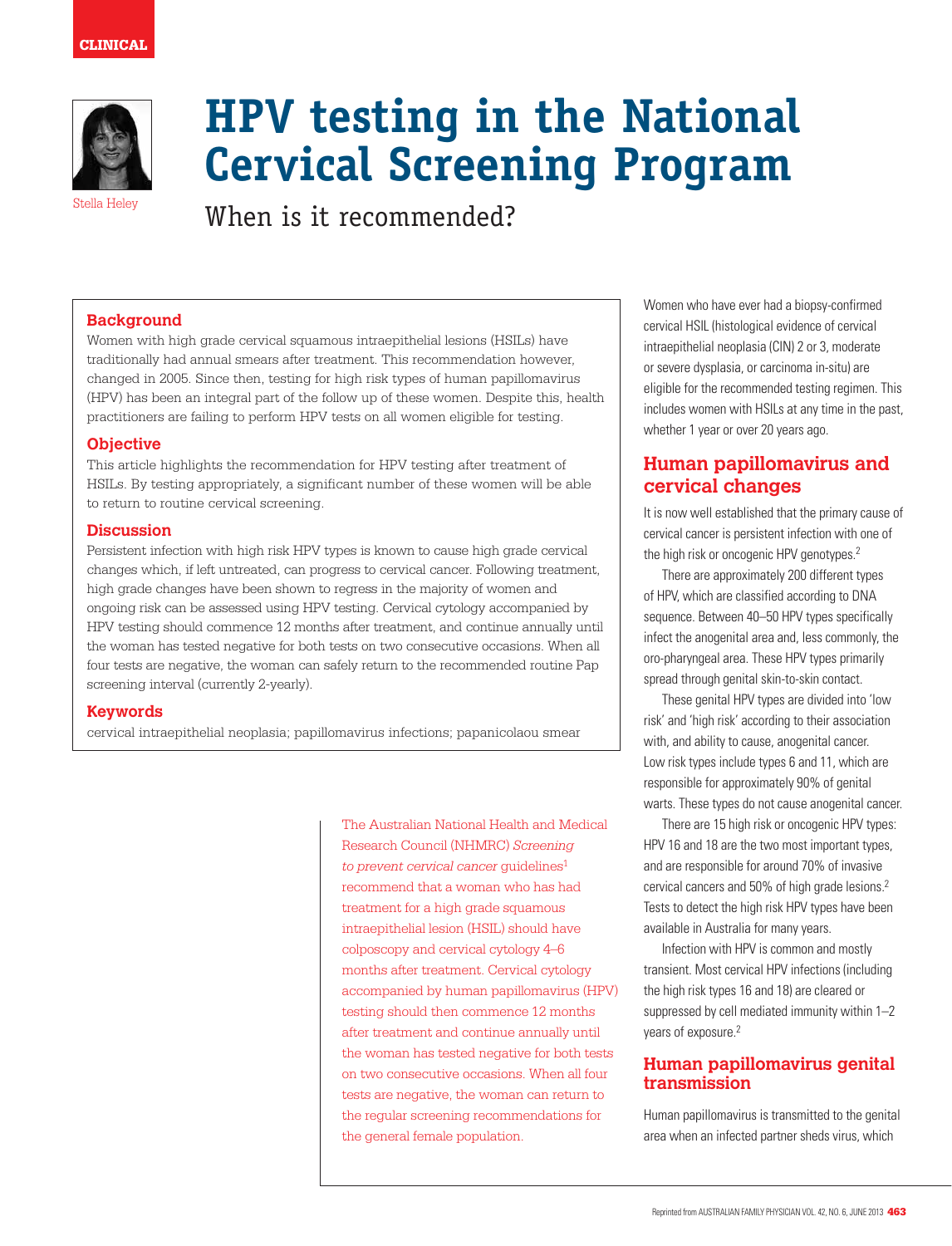enters the genital skin through micro-abrasions in the epithelium. The virus is contained within the epithelium and does not cause viraemia. Typically, HPV enters the basal cells and uses the host cell replicative enzymes to assemble and release new virions from the uppermost cells of the squamous epithelium $3$ 

In some cases, associated with the high risk HPV types, the HPV genome becomes integrated into the host chromosome. In this form, the infection is more likely to become persistent and cellular changes occur that may be recognised as 'high grade' changes on a Pap smear.

#### **High grade squamous intraepithelial lesions**

Cervical cytology (the Pap smear) examines exfoliated cells from the cervix to detect significant cellular changes associated with persistent HPV infection. Persistent infection with one of the high risk HPV types may be seen as 'high grade' changes or HSILs. These changes include features such as a dense or double nucleus, or a high nuclearcytoplasmic ratio.

High grade changes are reported at a rate of around 8.5 per 1000 cervical cytology tests.<sup>4</sup> This means that around 21 000 Australian women receive a report of an HSIL each year.

Data from Australian laboratories suggest that women with HSIL cytology reports have a 62–89% chance of harbouring actual high grade cervical intraepithelial disease and a 0–3% chance of having an invasive cervical cancer.<sup>2</sup> Therefore, under the NHMRC guidelines women with a possible or definite HSIL detected on cervical cytology should be referred for colposcopy.1

A review of the literature on the natural history of CIN has shown that women with histological evidence of CIN 2 have a 5% chance of progression to cervical cancer, and women with histological CIN 3 have a 12% chance of progression.<sup>5</sup> It is therefore recommended that these women be treated in order to reduce their risk of developing invasive squamous cell cervical cancer. Treatment may be ablative or excisional.

# **Development of cervical cancer**

There are four main steps for the development of cervical cancer:2

• infection of the metaplastic epithelium at the

cervical transformation zone (the squamocolumnar junction) with a high risk or oncogenic type of HPV

- persistent infection with an oncogenic HPV type
- progression of persistently infected epithelium to pre-cancerous changes (HSILs), typically taking 1–15 years to become established
- invasion through the basement membrane of the epithelium. Invasive cervical cancer develops over many years. Rapid onset cancers can occur, but they are very rare.

#### **Human papillomavirus testing post-HSIL treatment**

Women treated for a biopsy-confirmed HSIL should return to their specialist for repeat colposcopy and cervical cytology 4–6 months after treatment. If these tests are satisfactory, there is no reason why the woman should not return to her usual general practitioner for subsequent Pap tests and HPV testing.

Testing for high risk HPV types is an important part of the management of women who have been treated for HSIL. Several studies have shown that these women are at increased risk of further high grade disease. $6-11$  After treatment, the vast majority of women will clear their oncogenic HPV infection within 24 months (*Figure 1*).<sup>12–18</sup> The reliable negative predictive value of HPV testing allows these women to return to the routine Pap screening interval.

# **When to perform HPV testing**

Cervical cytology and HPV testing should commence 12 months after treatment of a biopsyconfirmed HSIL and continue annually until the woman has tested negative for both tests on two consecutive occasions. At this point the woman can then return to regular population screening, according to the recommendations for the general female population, which is currently two-yearly (Table 1). Medicare covers two HPV tests in these circumstances in an ongoing 2 year period (MBS Item number 69418).

Human papillomavirus testing beyond these recommendations is not currently advised (Table 2).

If the GP is uncertain of a patient's medical history, state cervical cytology registries can usually provide further information to guide subsequent testing.



The frequency of positive HPV tests following treatment for a high grade lesion is high in the first 12 months after treatment, but diminishes significantly after 12 months, as shown in *Figure 1*. Figure 1 also demonstrates the importance of not testing too soon after treatment.

If HPV testing is performed outside the NHMRC guidelines, pathology laboratories will usually charge about \$60–100.

# **How to perform HPV testing**

HPV testing is usually performed by taking a swab or brush sample from the endocervix after cervical cytology has been taken. This is then placed in a transport tube (provided by your laboratory) for testing. The resources listed at the end of this article provide further details on sample collection.

If a liquid based sample is being collected for other reasons, HPV testing can be done on this sample.

Different methods for testing for oncogenic HPV types are available; check with your laboratory for their requirements. It is extremely important to make sure that the test offered has been clinically validated.

The result should be available at the same time as the cervical cytology report.

# **Clinical scenarios**

Jenna, 57 years of age, had treatment for a biopsy-confirmed HSIL in 1989. Since then she has returned conscientiously every 12 months for a Pap test as she was originally told to do. Her smear results have been negative since treatment. What will your practice be when you next see her for her annual Pap test?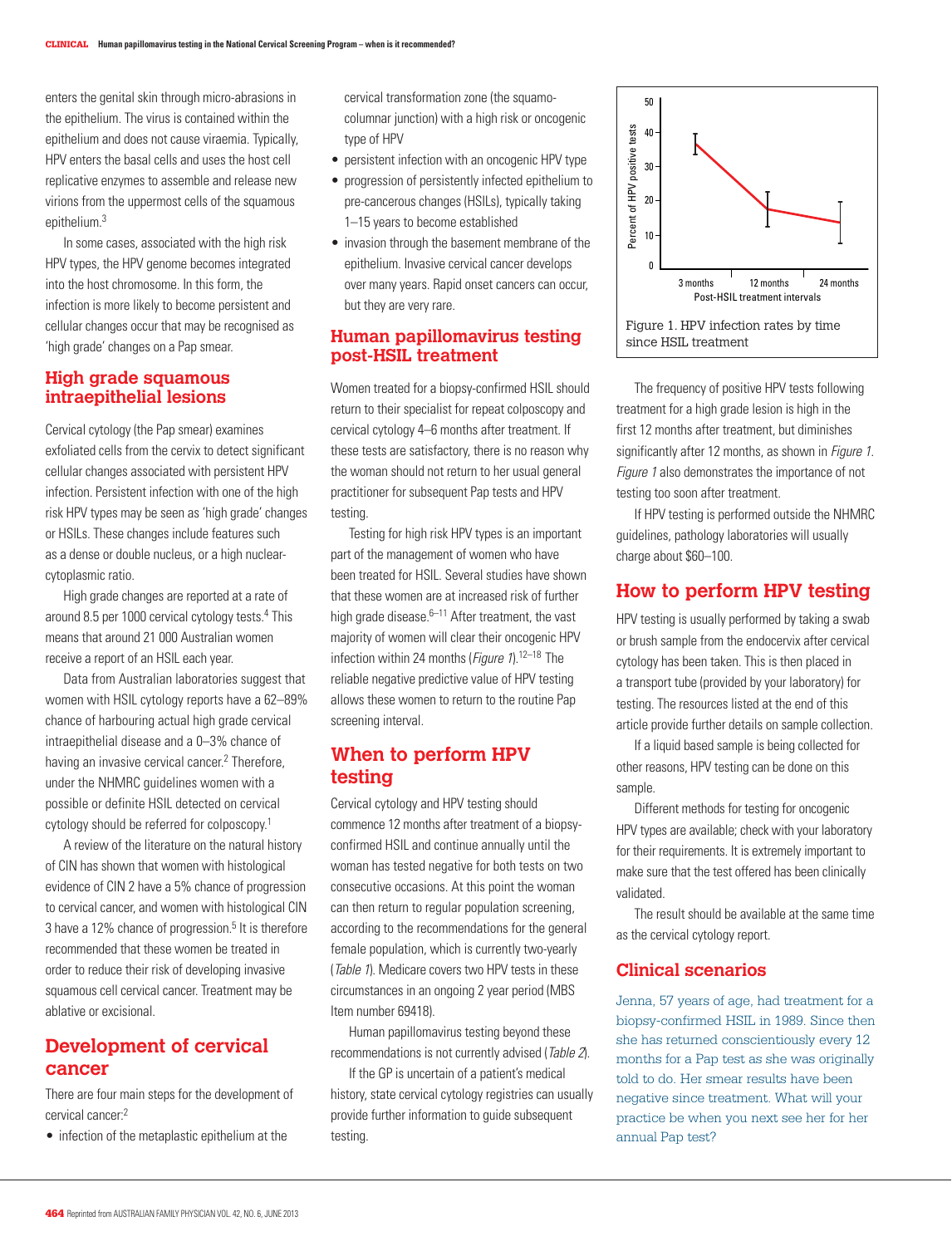| <b>Table 1. HPV testing recommendations post-HSIL treatment</b> |                   |             |                    |
|-----------------------------------------------------------------|-------------------|-------------|--------------------|
| Time since treatment                                            | Cervical cytology | Coloposcopy | <b>HPV</b> testing |
| $4-6$ months                                                    |                   |             |                    |
| 12 months                                                       |                   |             |                    |
| 24 months                                                       |                   |             |                    |

Continue cervical cytology and HPV testing every 12 months until these tests are both negative on two consecutive occasions

The Medicare rebate for HPV testing in these circumstances covers two HPV tests in an ongoing 24 month period (item number 69418)

#### Table 2. Current NHMRC guidelines for when HPV testing is not recommended1

Less than 12 months after treatment of a high grade cervical lesion

As a screening test

As a triage tool for women with low grade squamous intra-epithelial cervical lesions (unless this is part of the follow up post-treatment of an HSIL)

You can explain to Jenna that there is now a reliable test to check for the presence of the HPV types that can cause cervical cancer. It is a very sensitive and accurate test. The vast majority of women, you explain to her, clear this virus within a year or two of treatment. If, even after such a long time, this is found to be the case with her, on two consecutive occasions 12 months apart, she will be able to return to 2-yearly instead of annual Pap tests. In these circumstances, the test is eligible for the Medicare rebate.

Emily, 28 years of age, is seeing you 6 months after she was reviewed by her gynaecologist post-treatment of a high grade cervical lesion (CIN 2) 12 months ago. The letter from the gynaecologist assures you that the Pap smear and colposcopy at 6 months were both normal. Emily is new to your practice and has a few questions about HPV that she feels have not been adequately answered.

You explain to Emily that the current recommendation is that she have a Pap test and an HPV test (to check for viral clearance) every 12 months until she has a negative Pap test and a negative HPV test one year, followed by a negative Pap test and a negative HPV test the following year. After that she can return to the two-yearly interval.

The results show a negative Pap smear and a positive HPV test. You can tell Emily that the most likely explanation for this is that her body is still clearing the virus. This process can take a couple of years. She needs a repeat Pap test and HPV testing in 12 months.

Martha, 43 years of age, presents to you for a Pap test. She has recently moved from interstate. She recalls that around 1998 she had a smear that showed some 'abnormal cells', and that she had treatment for these at that time. She has no idea what the biopsy actually showed. She has had two or three smears since then, which she believes were negative. What should you do?

Your state cervical cytology registry will be able to provide the telephone number for other state cervical cytology registries. It is confirmed that in May 1997, Martha had a cervical biopsy that showed a mild dysplasia (CIN 1); she has had three smears since then, all of which have been negative.

As Martha did not have a biopsy-confirmed high grade lesion she is not eligible for Medicare rebatable HPV testing. Before the NHMRC guidelines (2005), low grade (CIN 1; mild dysplasia) lesions were often treated. Today you just need to do a Pap smear on Martha and remind her of the importance of regular routine cervical screening.

Sally, 66 years of age, has a past history of a biopsy-confirmed high grade lesion when she was aged 36 years (in 1983). She has presented reasonably regularly over the years, and apart from a low grade smear (possible HPV) in 1993, all her other annual

smears have been negative, including a Pap test and HPV test 12 months ago. Today you take another Pap smear and an HPV test. The HPV test is negative, the Pap smear is also negative but has no endocervical cells present.

On reviewing your records for Sally, you note that you have stated that you saw the cervical os clearly and you were able to insert both the cytobrush and the swab/brush for the HPV test into it. If this is the case, the Pap smear does not have to be repeated. We know that about 12% of women over the age of 60 years have a transformation zone that is presumably higher than the length of the cytobrush.19 It is not recommended that the brush is ever inserted such that the lower bristles cannot be seen. Sally can now return to two-yearly screening until the age of 70 years, at which point, should her intervening smears continue to be negative, she can cease having Pap tests.

Lesley, 38 years of age, had a high grade cervical lesion treated just under 2 years ago. She had her first Pap test and HPV test 12 months post-treatment: both tests were negative. She knows she has come in a little early for her repeat test (11 months after the last tests), but she is about to go overseas for 6 months and is keen to have the tests done before she goes. What will you do?

The first Pap test and HPV DNA tests must be no earlier than 12 months after the high grade histology result, but the time between further tests and any preceding test of each type (smear, HPV DNA) has to be at least 10 months.<sup>20</sup> Therefore it is quite clinically acceptable to repeat Lesley's tests at this time rather than have her wait until her return from overseas.

## **Summary**

Oncogenic HPV testing is a reliable and extremely sensitive test that is Medicare rebatable when used in the management of women who have ever had a histologically-confirmed HSIL treated. The appropriate use of testing for the high risk, oncogenic, HPV types is a valuable tool, as the vast majority of women in these circumstances will become negative for these oncogenic types. This will not only be reassuring for these women, but will bring them back into the routine cervical screening interval.

Our challenge is to encourage its use.